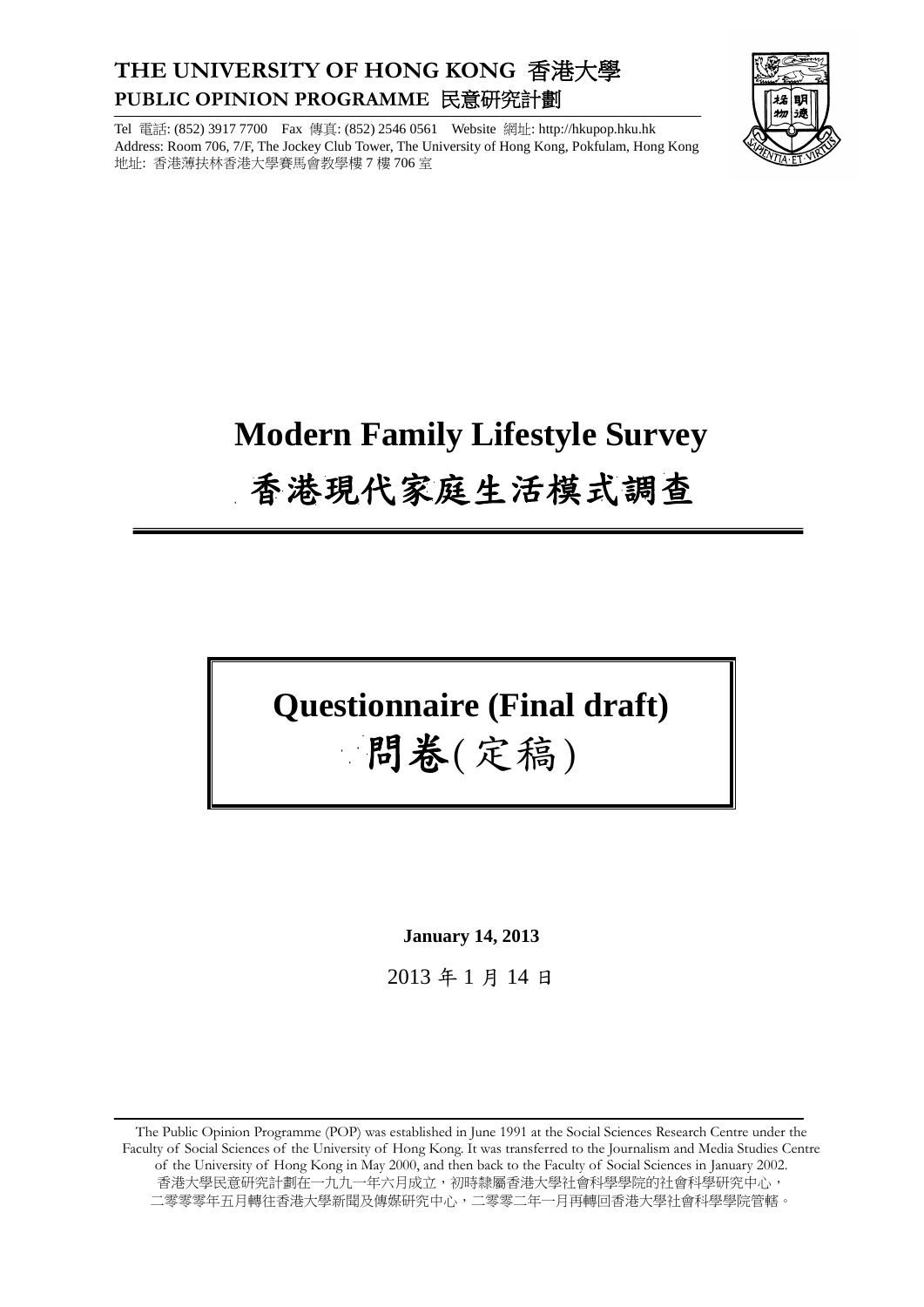## **Part 1 Introduction** 第一部分自 我 介 紹

Good evening, sir/madam, my name is X, an interviewer from the Public Opinion Programme (POP) of the University of Hong Kong. We are conducting a survey on people's opinions on family lifestyle. I would like to invite you to participate in an interview which will take only a few minutes, and you can choose to terminate the interview any time. I would like to stress that your telephone number was randomly selected by our computer and all information you provide will be kept strictly confidential and used for aggregate analysis only. If you have any questions about the research, you can call 3921-2703 to talk to our supervisor. If you want to know more about the rights as a participant, please contact the Human Research Ethics Committee for Non-Clinical Faculties of the University of Hong Kong at 2241-5267 during office hours. For quality control purpose, our conversation may be recorded but will be destroyed shortly after our quality control process is complete. Is it okay for us to start this survey?

喂,先生/小姐/太太你好, 我姓 X, 係香港大學民意研究計劃既訪問員黎既, 我地宜家 做緊一項有關家庭生活方式既調查,想訪問下你既意見,我地只會阻你幾分鐘時間,期 間你亦可以隨時終止訪問。請你放心,你既電話號碼係經由我地既電腦隨機抽樣抽中 既,而你提供既資料係會絕對保密既,並只會用作綜合分析。如果你對今次既調查有任 何疑問,你可以打 3921-2703 同我地既督導員聯絡。如果你想知多 D 關於參與研究既權 利,你可以喺辦公時間致電 2241-5267 向香港大學非臨床研究操守委員會查詢。為左保 障數據既真確性, 我地既訪問可能會被錄音, 但只會用作內部參考, 並會係短期內銷毀。 請問可唔可以開始訪問呢?

Yes No (skip to end) 可以 唔可以 (skip to end)

2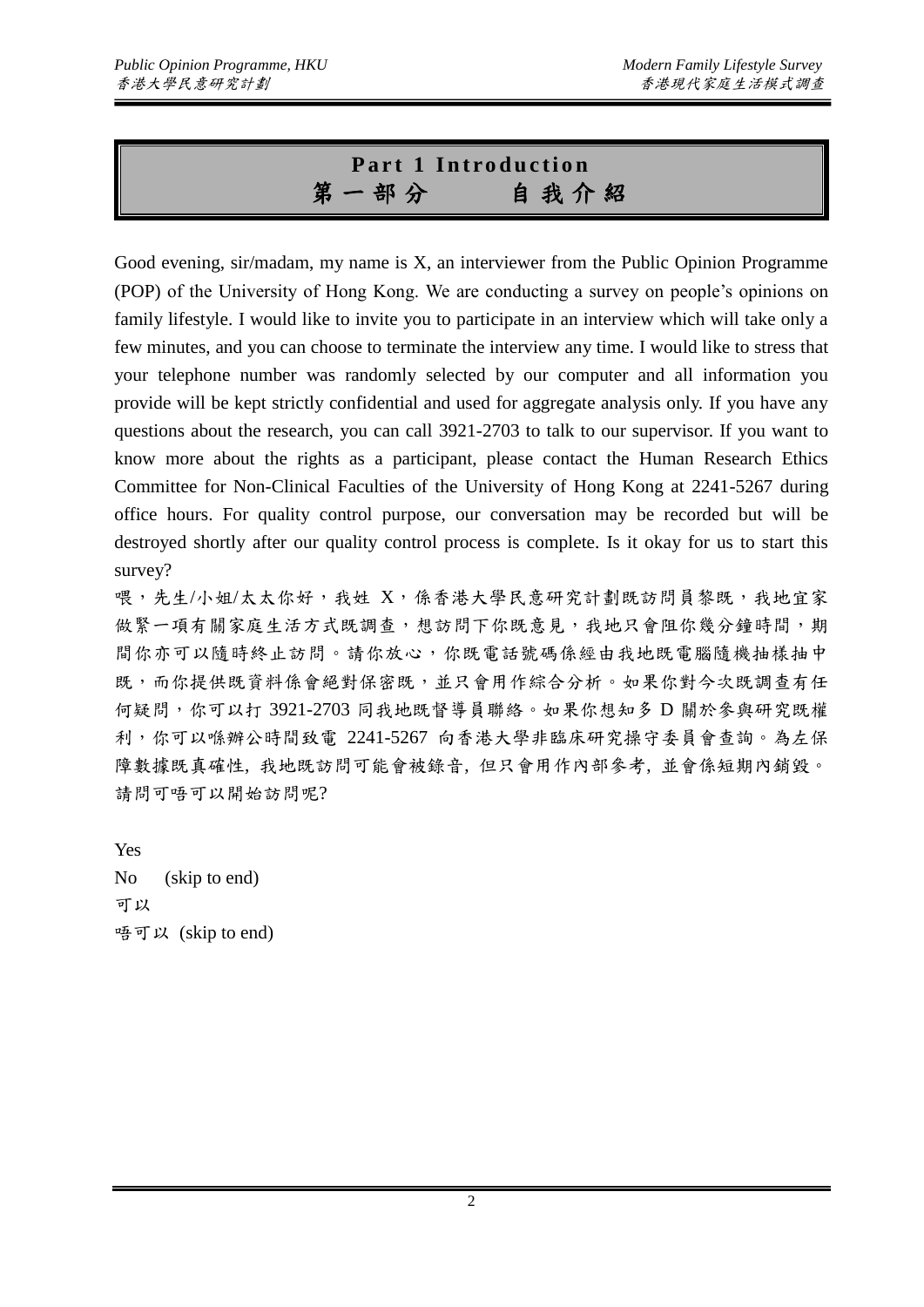### **Part 2 Selection of Respondents** 第二部分選 出 被 訪 者

[S1] The target respondents of this survey are Hong Kong citizens aged between 18 and 60 year old, who speak Cantonese, and own at least one computer or mobile device (including PCs, laptops, smartphones, tablets, etc.) How many members in your household belong to this group? [If there is no target respondents in the household, terminate the interview, thank respondent's cooperation.]

呢份問卷既訪問對象係18至60歲,講廣東話並擁有最少一部電腦或流動電子產品(包括 個人電腦、手提電腦、智能手機及平板電腦等)既香港居民,請問你屋企宜家有幾多位屬 於呢個組別既呢?【如果戶中冇合資格既被訪者,訪問告終;多謝合作,收線】

Yes, one  $\rightarrow$  Go to S3 [If the target respondent is not the one who answers the phone, please invite the target respondent to answer the phone and the interviewer re-introduce himself / herself]

Yes, more than one, [input exact figure]

 $No \rightarrow$  Interview ends, thank you for your cooperation, bye-bye!

Refuse to answer  $\rightarrow$  Interview ends, thank you for your cooperation, bye-bye!

有一位 → 跳至 S3 [如合資格家庭成員不是接聽電話者,請邀請合資格家庭成員聽電話 並重覆自我介紹]

有多過一位,\_\_\_\_位 【入實數】 冇 → 訪問告終,多謝合作,拜拜 訪者拒絕回答 → 訪問告終,多謝合作,拜拜

[S2] Since there are more than one family members eligible for the survey, to ensure equal chance for each member, I would like to speak to the one who will have his / her birthday next. (Interviewers can read out the following, "for example, is there anyone who will have his / her birthday in January or within the next three months?") [Before the interview starts, interviewer to read out: To ensure the accuracy of data, our conversation may be recorded. However, it is for internal reference only.]

Is it okay?

因為多過一位, 我地希望所有合資格既家庭成員都有同等機會接受訪問,所以想請即將生 日果位黎聽電話。(訪問員可舉例說明:『即係有冇 1 月或未來三個月內生日既人係 度?』)【開始訪問前,訪問員必須讀出:為左保障數據既真確性,訪問可能會被錄音,但 只會用作內部參考。】 請問可唔可以呢?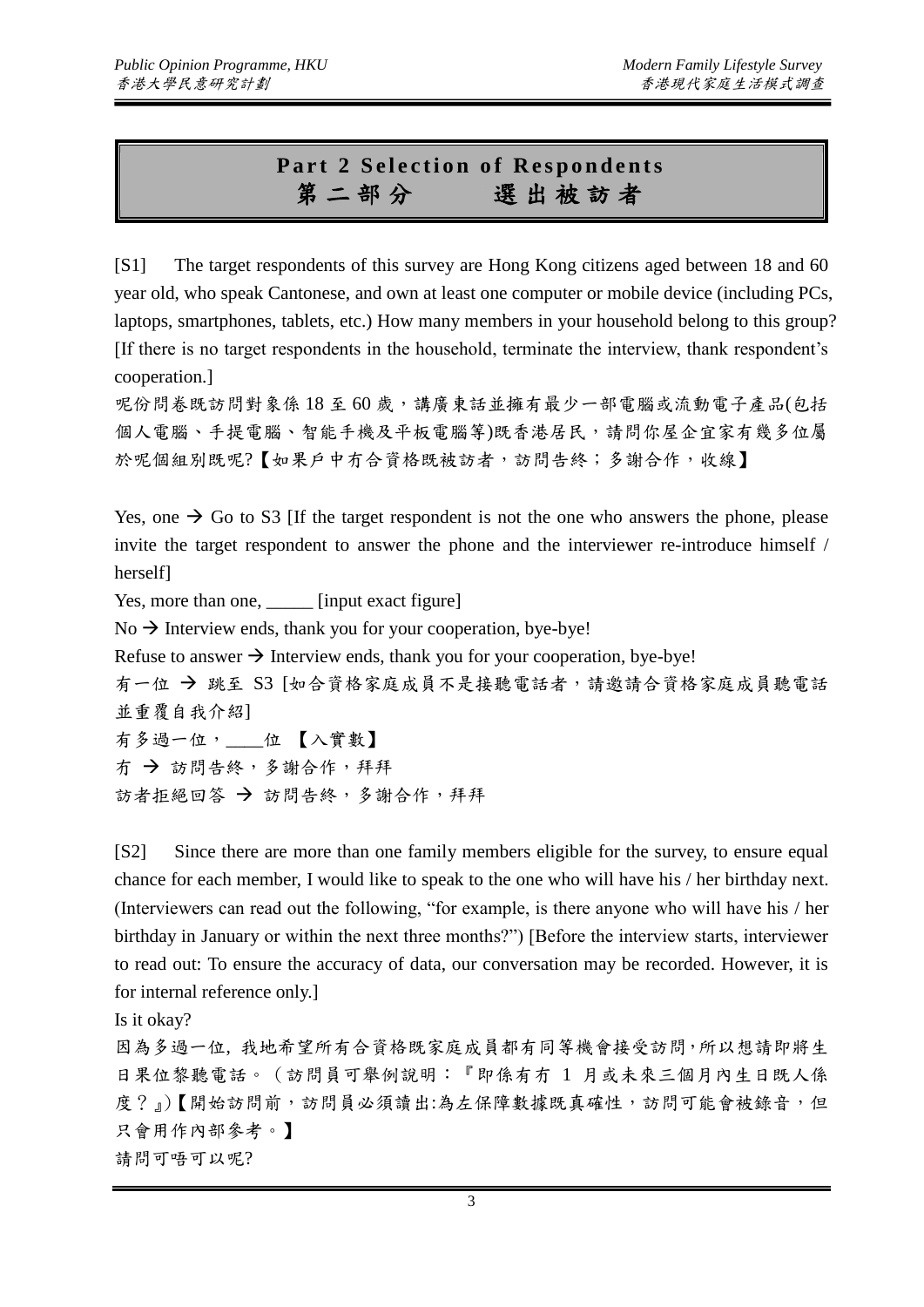Yes, the one who answered the phone is the respondent  $\rightarrow$  Start the interview

Yes, another family member is the respondent [Interviewer to re-introduce himself / herself]  $\rightarrow$  Start the interview

Selected household member is not home / available [Interviewer to make an appointment] No – household level refusal  $\rightarrow$  Interview ends, thank you for your cooperation, bye-bye! No – known respondent refusal  $\rightarrow$  Interview ends, thank you for your cooperation, bye-bye! 可以 - 接聽電話的人士是被訪者→開始訪問 可以 - 其他家人是被訪者【訪問員請重覆自我介紹】→ 開始訪問 被選中的家庭成員不在家/沒空【訪問員請另約時間再致電】 唔可以 - 家人拒絕回答 → 訪問告終,多謝合作,拜拜 唔可以 - 訪者拒絕回答 → 訪問告終,多謝合作,拜拜

[S3] Are you living with your family? 請問 你宜家係一個人住定係同屋企人住?

Living with family

Living alone  $\rightarrow$  Interview ends, thank you for your cooperation, bye-bye! Refuse to answer  $\rightarrow$  Interview ends, thank you for your cooperation, bye-bye! 同屋企人住 一個人住→ 訪問告終,多謝合作,拜拜 拒答→ 訪問告終,多謝合作,拜拜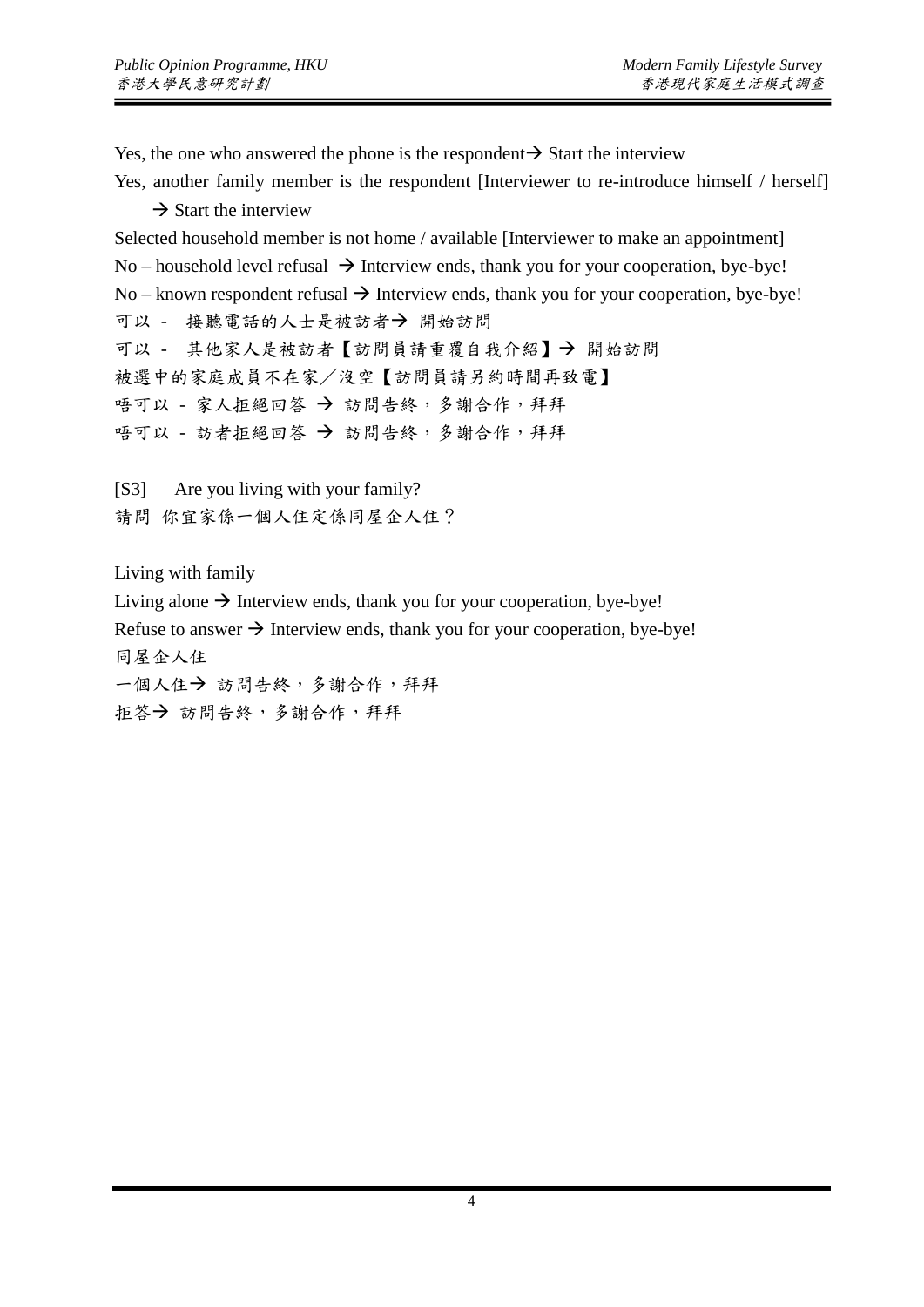### **Part 3 Opinion Questions** 第三部分意 見 部 分

#### **A. Usage of Broadband / Wifi and Devices** 寬頻/**Wifi** 及裝置的使用情況

[Q1] Do you have broadband or Wifi coverage at home? 請問你屋企有冇安裝寬頻或 Wifi 覆蓋?

Yes, with broadband only Yes, with wifi only Yes, both No Don't know / Hard to say Refuse to answer 有,只有寬頻 有,只有 wifi 有,有寬頻及 wifi 冇 唔知/難講 拒答

[Q2a] How many Internet-connected PC(s) or Mac(s) (incl. laptops) do you have **in your whole family**?

咁你全家人總共有幾多部可以上網既個人電腦或 Mac 機(包括手提電腦)呢?

\_\_\_\_\_\_\_\_\_\_ (input exact number) Don't have any Internet-connected PC or Mac (Skip to Q3) Don't know / Hard to say Refuse to answer \_\_\_\_\_\_\_\_\_\_ (入實數) 沒有可上網的個人電腦或 Mac 機 (跳至 Q3) 唔知/難講 拒答

 $[O2b]$  How much time do you spend on using these  $PC(s)$  or Mac(s) (incl. laptops) on average **per day**? 你平均每日會花幾多時間用呢D個人電腦或 Mac 機(包括手提電腦)?

 $\equiv$  hours(s) (input exact number) Don't know / Hard to say Refuse to answer \_\_\_\_\_\_\_\_\_\_ 小時(入實數) 唔知/難講 拒答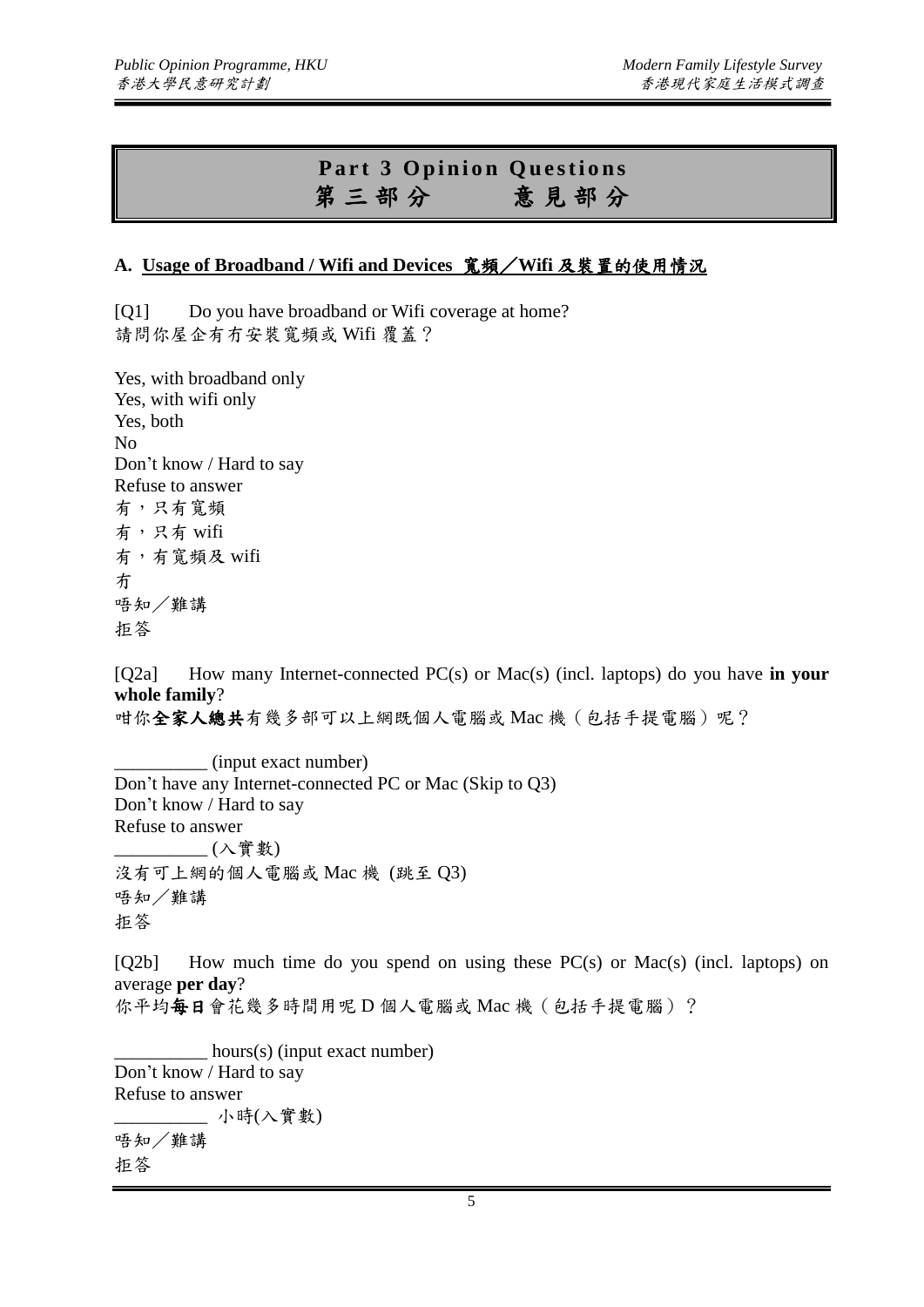[Q2c] What proportion of these time do you spend **for work or education (vs. leisure / entertainment)**?

咁當中有幾多成既時間係用黎工作或者學習既呢(相對休閒或娛樂用途)?

\_\_\_\_\_\_\_\_\_\_ % (input exact number) Don't know / Hard to say Refuse to answer \_\_\_\_\_\_\_\_\_\_ % (入實數) 唔知/難講

拒答

[O3a] How many mobile devices do you have in your whole family? Please include tablets such as iPad, Microsoft Surface and Galaxy Tab or smartphones such as iPhone, Galaxy Note/Phone and Windows Phone, etc. but excluding PC/Mac, and non-smartphones.

請問你全家人總共有幾多部流動電子產品呢?請包括平板電腦如 iPad﹑Microsoft Surface 和 Galaxy Tab 或智能手機如 iPhone、Galaxy Note/Phone 和 Windows Phone,但不包括個 人電腦或 Mac 電腦,及非智能手機。

\_\_\_\_\_\_\_\_\_\_ (input exact number) Don't have any mobile device (Skip to Q4) Don't know / Hard to say Refuse to answer \_\_\_\_\_\_\_\_\_\_ (入實數) 沒有流動電子產品 (跳至 Q4) 唔知/難講 拒答

[Q3b] How much time do you spend on using these mobile devices for non-phone call activities (say Instant Messaging, email, web browsing, etc.) on average **per day**? 咁你平均每日會花幾多時間用呢 D 流動電子產品去做一些講電話以外嘅事(如即時通訊, 收發雷郵,瀏覽網頁等)?

 $\_hour(s)$  (input exact number) Don't know / Hard to say Refuse to answer \_\_\_\_\_\_\_\_\_\_ 小時(入實數) 唔知/難講 拒答

[Q3c] What proportion of these time do you spend for **work or education** (vs. leisure / entertainment)?

咁當中有幾多成時間係用黎工作或者學習既呢(相對休閒或娛樂用途)?

 $\frac{1}{2}$  % (input exact number) Don't know / Hard to say Refuse to answer  $\%$  (入實數)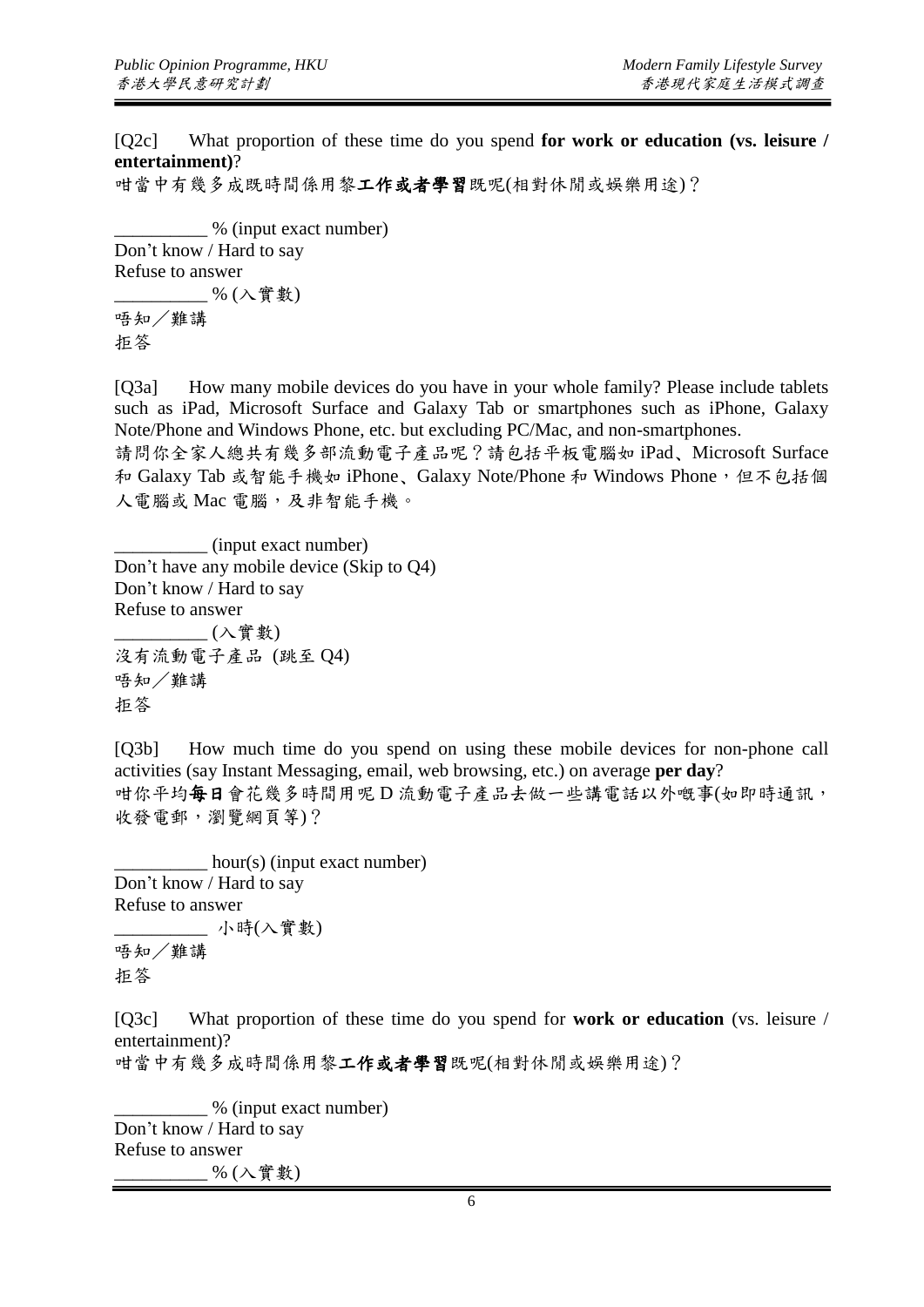唔知/難講 拒答

#### **B. Access of Information** 存取資訊

[Q4] Which **3 applications** will you use most on these devices (PC / MAC / laptops / ultrabooks / tablets / smartphones)? [Do not read out options, up to 3 responses allowed] 請問你最經常使用你既電子產品(個人電腦/Mac 機/手提電腦/超薄筆電/平板電腦 /智能電話)做乜野?請講出三樣最普遍既用途。[不讀答案,最多可選三項] Accessing / reading / editing documents (e.g. work files and homework, etc.) Looking for information (e.g. news, food, travel, new product/service) Emails Sharing content online, e.g. pictures and documents Uploading documents to cloud for storage (e.g. Microsoft SkyDrive, Google Drive, iCloud, Dropbox, etc.) Networking via social media Video conferencing Downloading files / games / music content Entertainment (e.g. watching movies, listening to music, electronic games) Parenting and teaching children Planning your own / family financials like paying bills Keeping in touch with friends / relatives / colleagues / others at all times Others (please specify): Don't know / hard to say Refuse to answer 存取/閱讀/編輯文件(例如工作檔案及功課等) 搜尋資料(例如搜尋新聞﹑食譜﹑旅遊資料﹑新產品或服務) 收發電子郵件(email) 於互聯網上分享內容,如相片及文件 上載文件到雲端儲存(例如 Microsoft SkyDrive, Google Drive, iCloud, Dropbox 等) 登上社交網絡 視像會議 下載檔案/遊戲/音樂 娛樂(例如睇電影、聽歌、玩電子遊機) 教育小朋友 為自己或家人理財例如繳交款項 時常與朋友/家人/同事/其他人保持聯繫 其他 (請註明): \_\_\_\_\_\_\_\_\_\_ 唔知/難講 拒答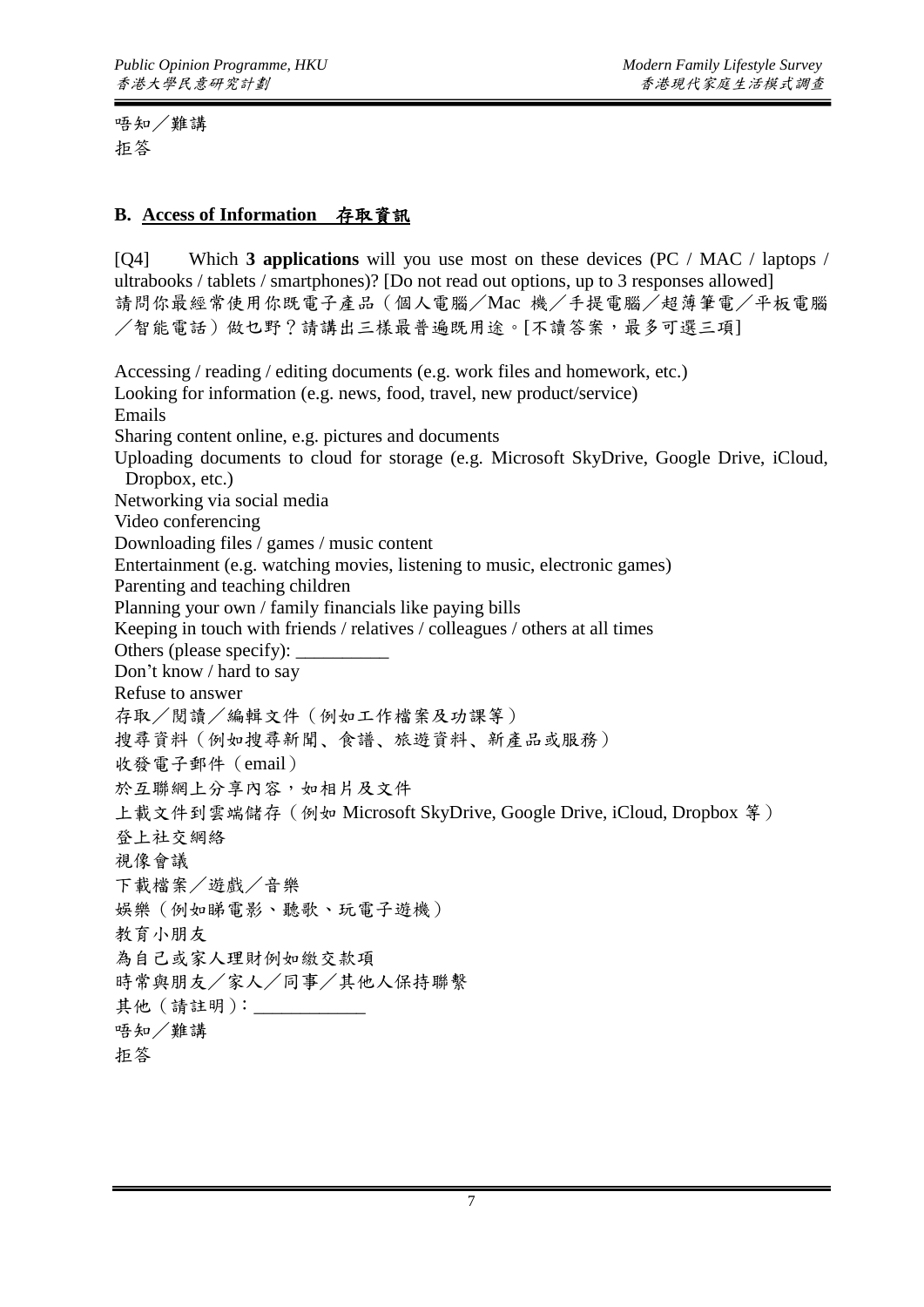[Q5] How do you rate the importance of accessing and sharing information flexibly using different devices throughout the day? (e.g. checking work docs on smartphone at work and accessing it again on your home PC) [Interviewer to probe intensity of opinion] 對你黎講,全日都能夠使用唔同既電子產品,有彈性咁存取同分享資訊有幾重要?(例 如工作時用智能電話睇工作文件,返到屋企再用個人電腦開同一份文件)[訪問員追問程 度]

Very important Quite important Half-half Not quite important / quite unimportant Not important at all Don't know / hard to say Refuse to answer 好重要 幾重要 一半半 唔係幾重要/幾唔重要 完全唔重要 唔知/難講 拒答

#### **C. Networking / Communications** 社交網絡/通訊

[Q6a] Do you have business connections, colleagues, family members or friends abroad? 你有冇客戶、同事、家人或朋友身在外地?

Yes, family members / friends Yes, business connections (e.g. customers) Yes, colleagues No (Skip to Q8) Don't know / hard to say Refuse to answer 有,家人或朋友 有,工作上的來往對象(例如客人) 有,同事 冇(跳至 Q8) 唔知/難講 拒答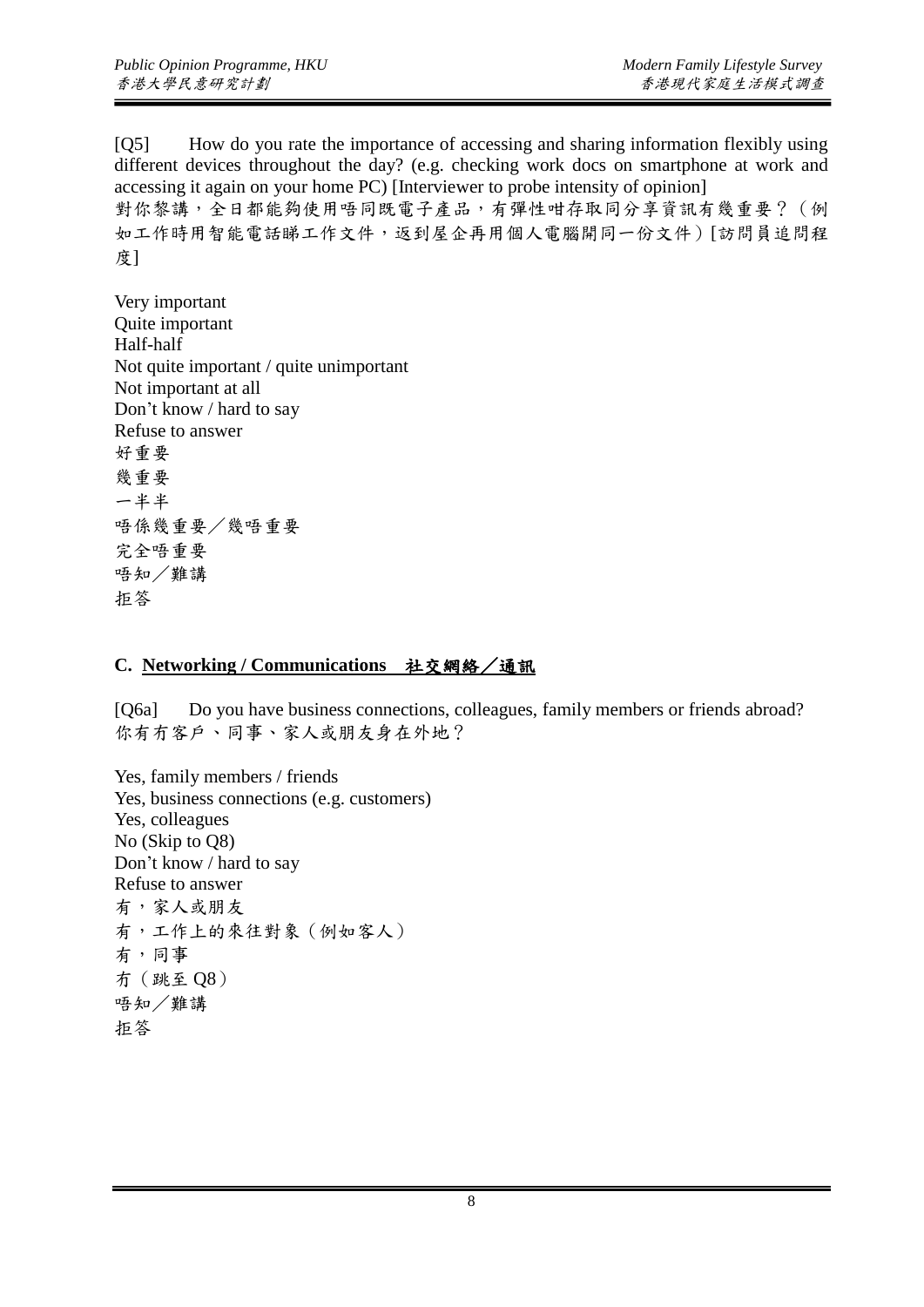[Q6b] If yes, do you use web-based Instant Messaging or video conferencing tools to communicate with them when needed? 如有,係有需要時你會唔會用網上即時通訊或視像會議工具同佢地聯繫?

Yes, family members / friends Yes, business connections (e.g. customers) Yes, colleagues No (Skip to Q8) Don't know / hard to say Refuse to answer 會,家人或朋友 會,工作上的來往對象(例如客人) 會,同事 唔會(跳至 Q8) 唔知/難講 拒答

[Q7] Then, which tools do you use when you have voice or video conversations with them? [Do not read out options, multiple responses allowed] 咁你同佢地以聲音或視像對話聯絡既時候用乜野工具?[不讀答案,可選多項]

聲音 Voice:\_\_\_\_\_\_\_\_ 視像對話 Video: \_\_\_\_\_\_\_\_\_\_\_\_\_\_

Choices available: Skype Messenger Facebook FaceTime Google+ (video) Weibo **Twitter** Others (video, please specify): Don't know / Hard to say Refuse to answer 唔知/難講 拒答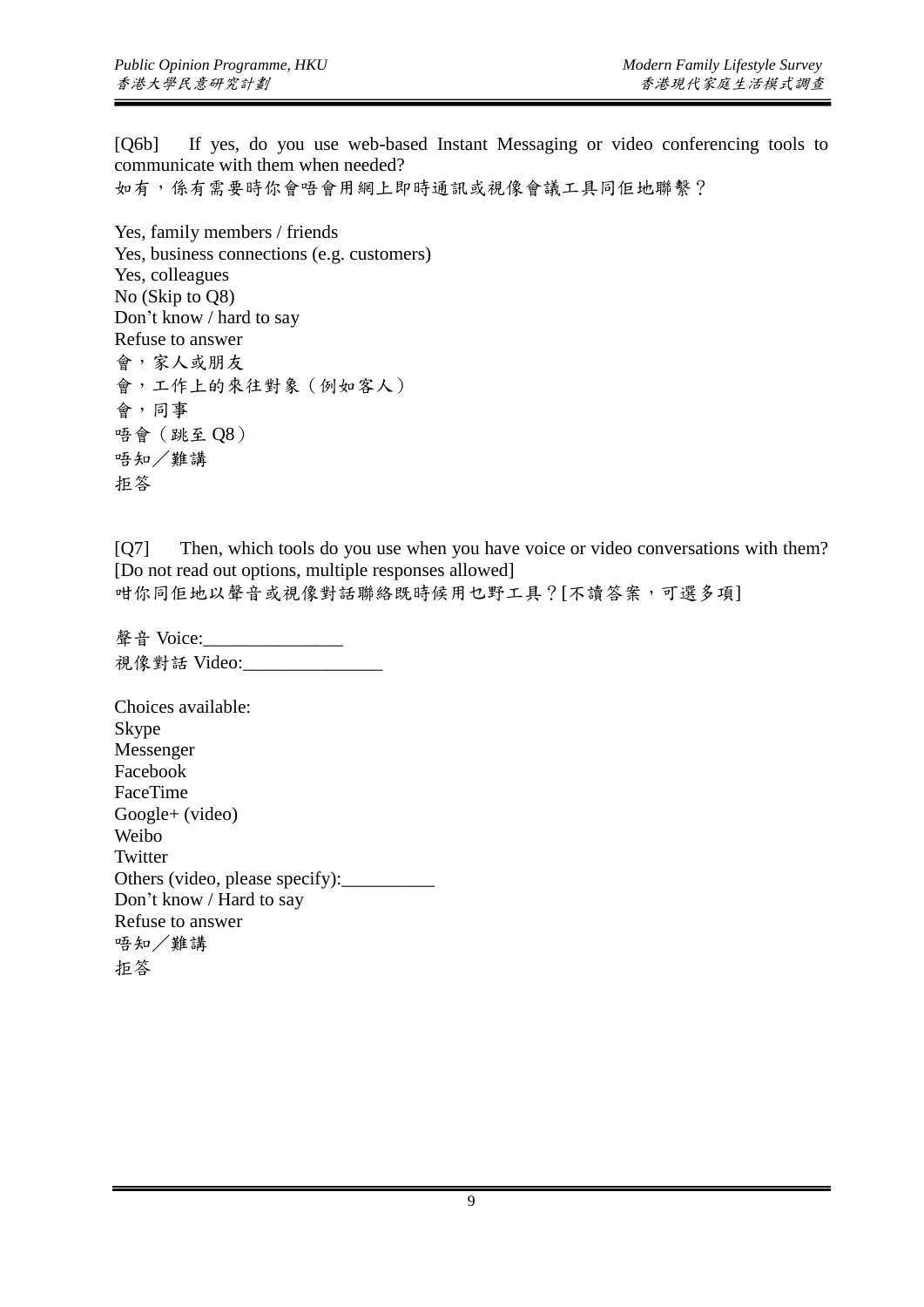[Q8] For social networking, how much time do you use online social tools **per day** (e.g. Facebook, LinkedIn, Skype, Weibo, Twitter, MSN)? 你每日花幾多時間係使用網上社交工具(例如 Facebook, LinkedIn, Skype, Weibo, Twitter, MSN)上?

 $\equiv$  hour(s) (input exact number) Don't use social tools for social networking at all Don't know / Hard to say Refuse to answer \_\_\_\_\_\_\_\_\_\_ 小時 (入實數) 完全唔使用社交工具進行社交 唔知/難講 拒答

#### **D. Organizing Lives** 生活管理

[Q9]Do you use an internet cloud service (paid or free) currently? If yes, which one are you using? [Do not read out options, multiple responses allowed] 請問你現時有冇使用網上雲端服務(不論付費或免費)?如有,你用緊邊項服務?[不讀 答案,可選多項]

Yes, Microsoft SkyDrive Yes, Google Drive Yes, iCloud Yes, Dropbox Yes, others (please specify): No, do not use any currently Don't know / hard to say Refuse to answer 有, Microsoft SkyDrive 有,Google Drive 有,iCloud 有,Dropbox 有,其他(請註明): 冇,現時冇使用任何雲端服務 唔知/難講 拒答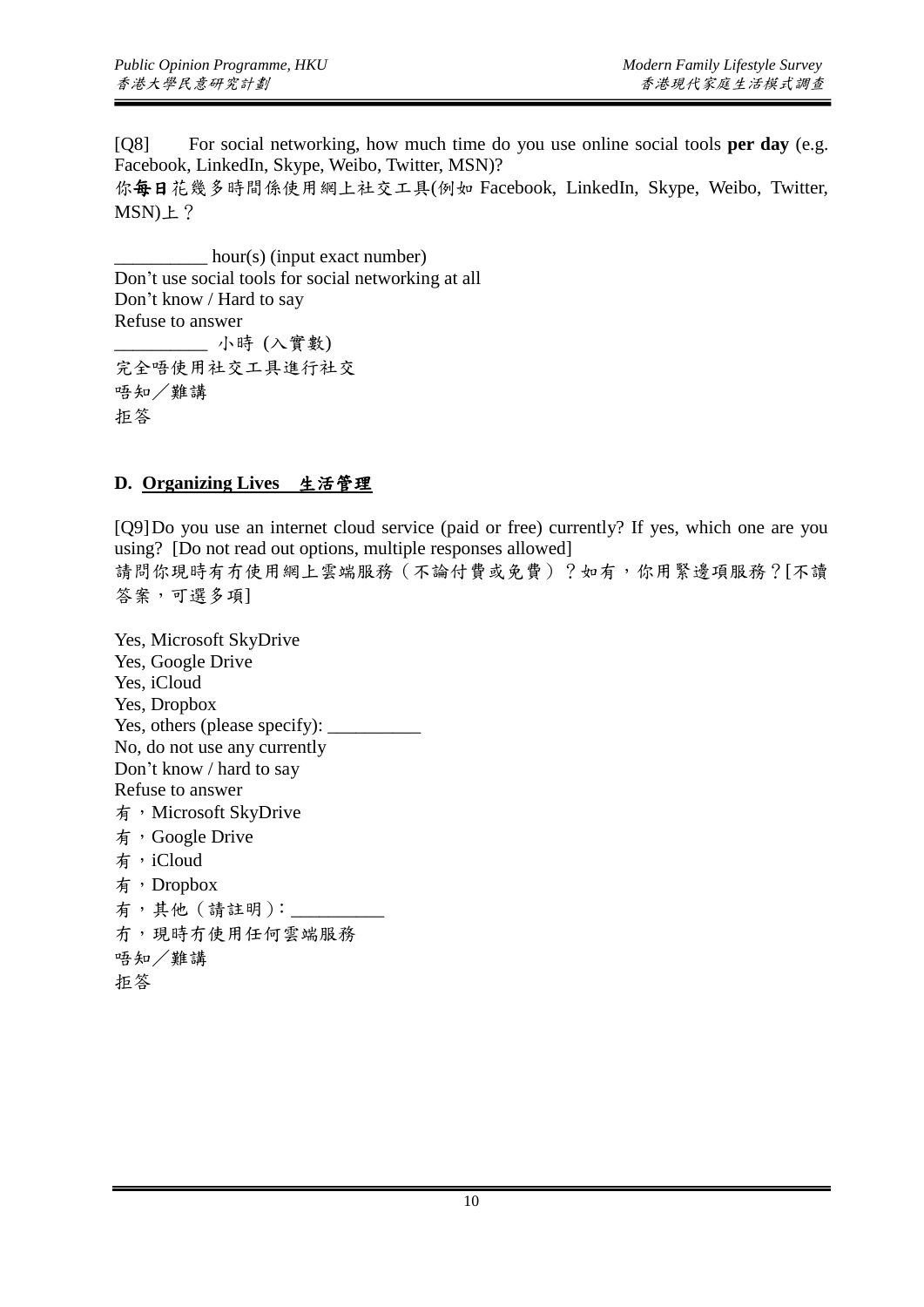[Q10] How do you rate the importance of the following items, which you will need an effective IT tool on your mobile / PC devices to help you manage? [Interviewer to probe intensity of opinion]

請問對你黎講,有流動電子產品或個人電腦去協助你好有效率咁處理以下既事務有幾重 要。[訪問員追問程度]

|                |                                                 | Options 選項                              |
|----------------|-------------------------------------------------|-----------------------------------------|
| a.             | Sending and receiving emails                    | Very important                          |
| b.             | Managing and sharing your calendar              | Quite important                         |
| $\mathbf{c}$ . | Organizing events with friends / families       | Half-half                               |
| d.             | Managing and sharing your photos / video        | Not quite important / quite unimportant |
|                | albums                                          | Not important at all                    |
|                | e. Domestic / household expenses planning and   | Don't know / hard to say                |
|                | managing                                        | Not application (e.g. no children)      |
|                | f. Preparing learning and playing materials for | Refuse to answer                        |
|                | children                                        | 好重要                                     |
|                | a. 收發電子郵件                                       | 幾重要                                     |
| b.             | 管理及分享你既行事曆/日程 (schedule)                        | 一半半                                     |
|                | c. 安排與家人/朋友既活動                                  | 唔係幾重要/幾唔重要                              |
| d.             | 管理及分享你既相簿/影片                                    | 完全唔重要                                   |
| e.             | 計劃及管理家庭支出                                       | 唔知/難講                                   |
| f.             | 為小朋友準備學習或遊戲材料                                   | 不適用(例如沒有小朋友)                            |
|                |                                                 | 拒答                                      |

#### **E. General Lifestyle** 生活方式

[Q11] Which of the below statements can best describe how good or bad you are currently managing your personal matters like household chores, cooking, shopping, household budget / paying bills, etc. and can afford the time for things that you enjoy doing? [Interviewer to read out items 1 to 3, order to be randomized by computer, ONE answer only] 請問以下邊一句句子最適合形容你有幾妥善咁管理你既日常個人事務如做家務、煮餸、 購物、計家庭開支/繳費等,並同時有空餘時間做你喜歡做既事?[訪員讀出 1-3 項,次 序由電腦隨機排列,只選一項]

I totally don't have time for the things I actually enjoy doing It's time-consuming managing and I don't always have time for things I enjoy doing It's completely manageable and I always manage to find time to doing things I love to do None of the above Don't know / hard to say Refuse to answer 單單管理個人事項就令我完全冇時間做我喜歡做既事 管理個人事項十分費時,令我唔可以經常有時間做我喜歡做既事 管理個人事項十分輕鬆,我經常有時間做我喜歡做既事 以上皆否 唔知/難講 拒答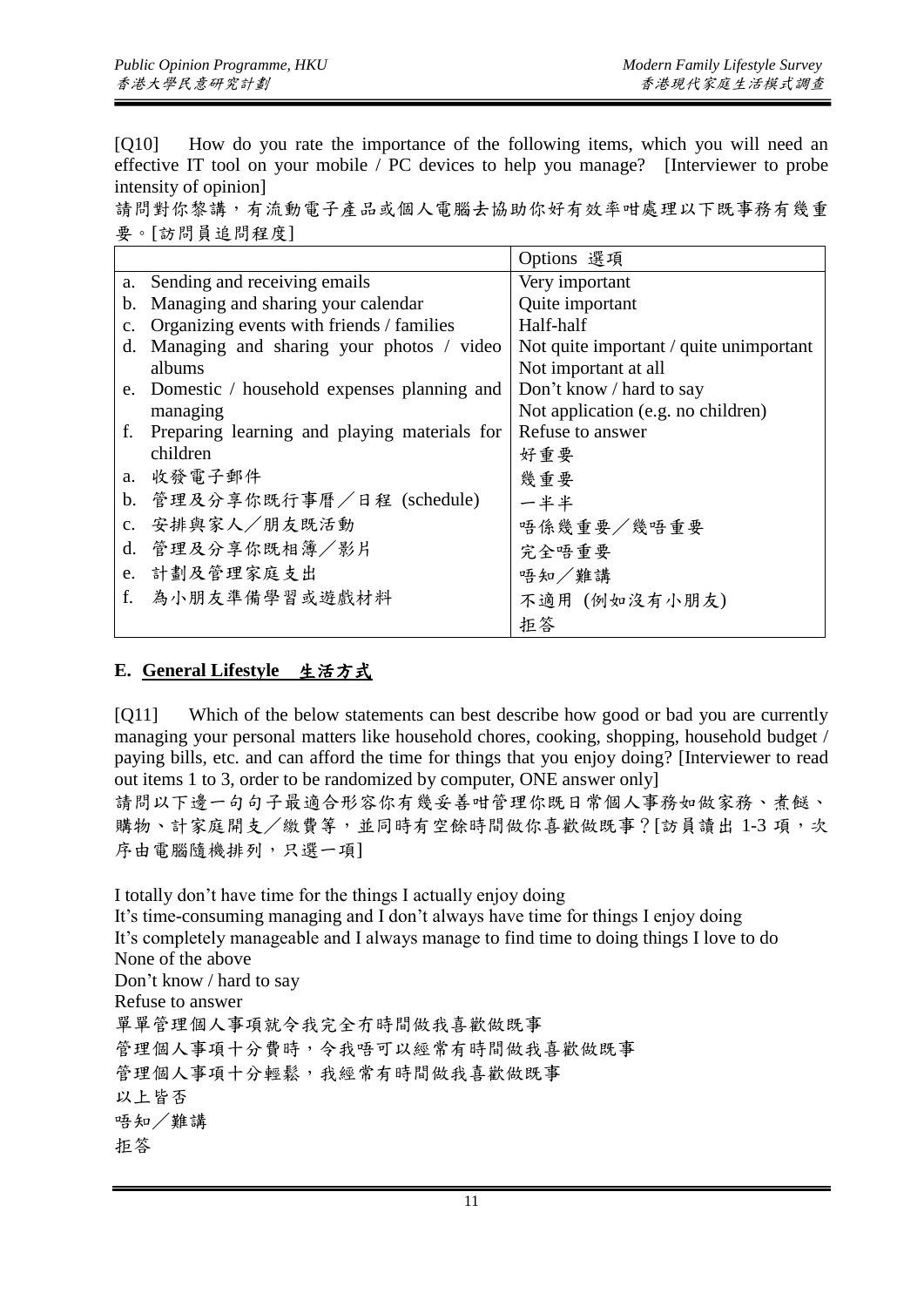[Q12] What personal matters eat up most of your time outside of work? Please name the top three . [Do not read out answers, three answers at most are allowed; for non-working respondents, interviewers can drop the words "outside of work" from the question.] 請問目前乜野日常個人事務佔用左你最多工餘時間?請講出最主要三項。[不讀答案,最 多可選三項;非在職被訪者,訪問員可刪去"工餘"兩字

Housework and chores Helping my children with their homework / my own course work Meals and cooking Shopping and errands Managing social calendar Sports activities Taking care family members, such as elderly or young children Others, please specify: Don't know / hard to say Refuse to answer 家務 幫助我的孩子完成家課/處理個人作業 煮餸及備餐 購物及四出處理雜務 管理社交活動時間表 運動 照顧家人,例如老人家及長者 其他,請註明: 唔知/難講 拒答

[Q13] How much do you agree or disagree that technology such as smart phones, tablets, laptops, apps, software can help you get more organized and thus save time? [Interviewer to probe intensity]

你有幾同意或唔同意科技如智能電話、平板電腦、手提電腦、應用程式、軟件等可以幫 助你更有條理咁管理個人事務,從而節省你既時間?[訪員追問程度]

Very much agree Somewhat agree Half-half Somewhat disagree Very much disagree Don't know / hard to say Refuse to answer 好同意 幾同意 一半半 幾唔同意/唔係幾同意 好唔同意 唔知/難講 拒答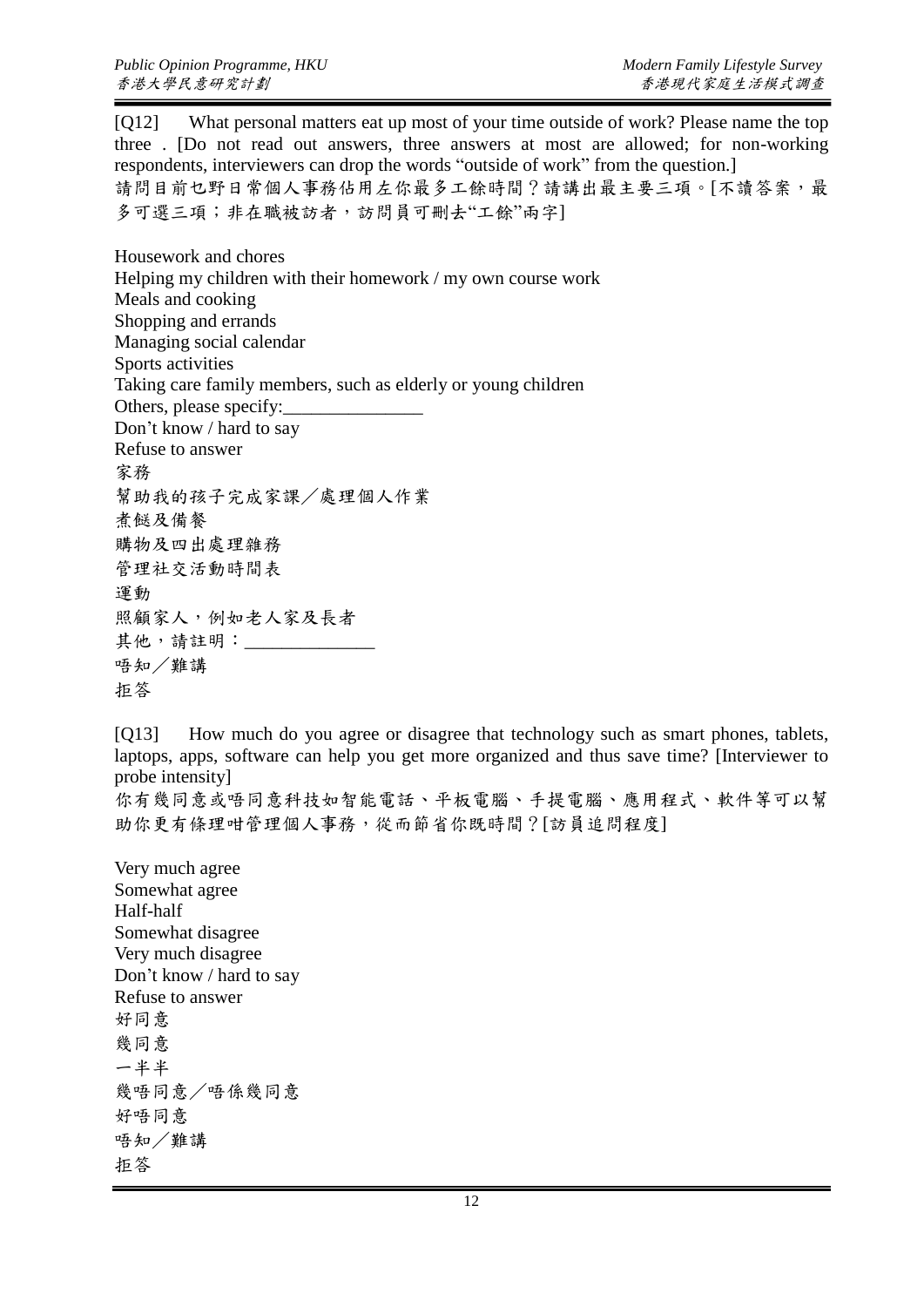[Q14] How much time do you think you could save if you were more organized than you are now in managing your personal matters? 如果你可以更有條理咁管理好你既日常個人事務,你認為自己每日可以慳到幾多時間?

hour(s) a day [input exact figure] None, I'm already very organized Don't know / hard to say Refuse to answer 每日\_\_\_\_ 小時 [入實數] 唔能夠節省任何時間,我已經非常有條理 唔知/難講 拒答

[Q15] How much do you spend in total per month on subscriptions like mobile phone, internet broadband services, paid TV, music services, newspapers, magazines, streaming movies / TV, etc.?

請問你每個月總共花幾多錢係流動電話、寬頻上網服務、收費電視、音樂服務、訂閱報 章、雜誌、電影及電視串流服務等既月費上?

HK\$ per month [input exact figure] Don't know / hard to say Refuse to answer 每月港幣\_\_\_\_ [入實數] 唔知/難講 拒答

[Q16] If you could use money to buy time, how much at most would you pay to buy an extra hour each day? 如果可以用錢去買時間,你會願意最多俾幾多錢去買每日額外一個鐘頭既時間?

HK\$ per day [input exact figure, if respondent is not willing to pay any, input "0"] No limit, I'm willing to pay any amount Don't know / hard to say Refuse to answer 每日港幣\_\_\_\_ [入實數,如被訪者表示不願意花任何錢,請入"0"] 冇上限,幾多錢都願意俾 唔知/難講 拒答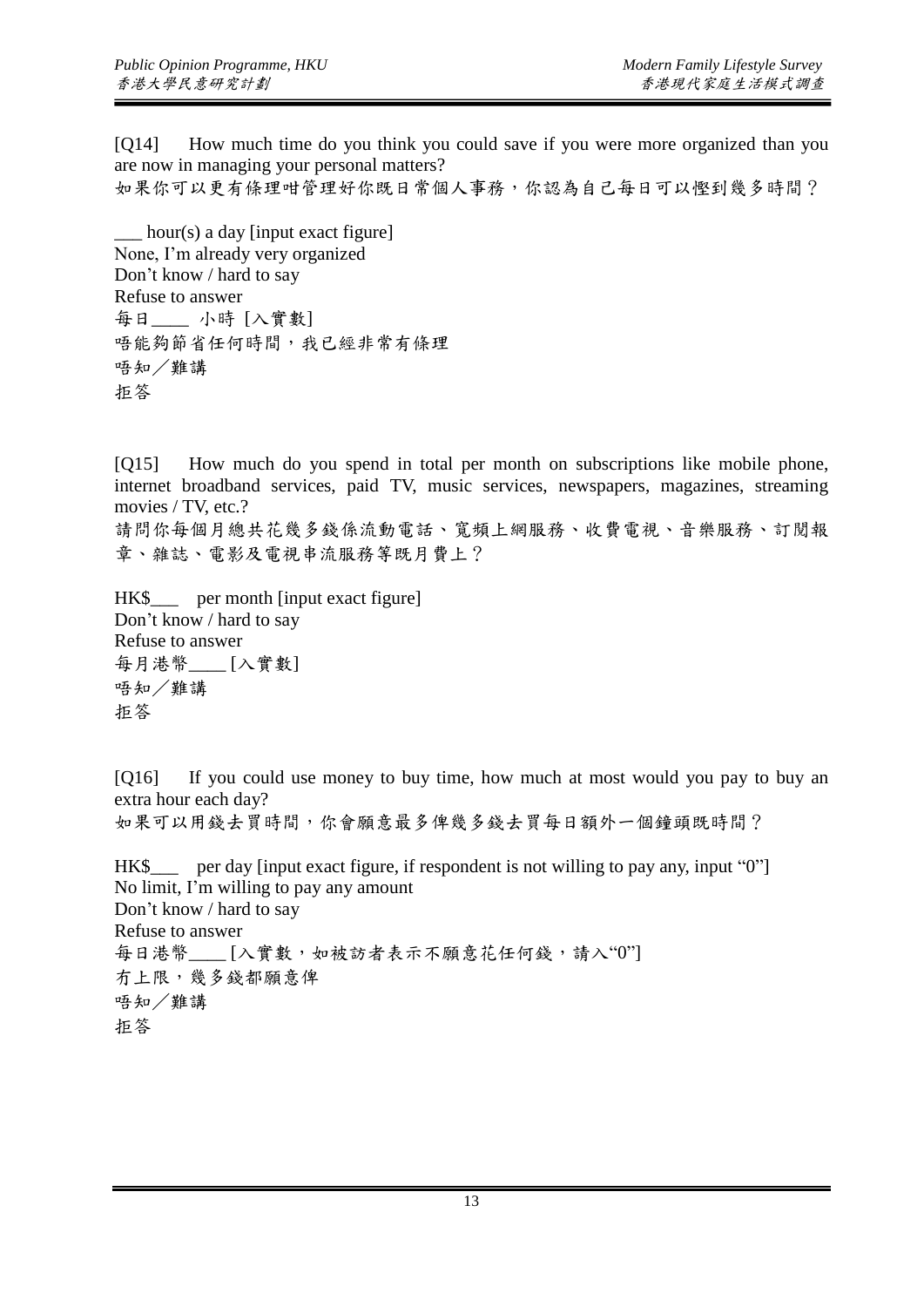## Part 4 Demographics 第四部分個 人 資 料

We would like to ask you some personal information for further analyses. 我想問你些少個人資料,方便分析。

| [DM1]                              | Gender 性別     |               |  |
|------------------------------------|---------------|---------------|--|
| Male<br>Female                     |               | 男<br>女        |  |
|                                    | [DM2a] Age 年齢 |               |  |
| (Exact age)<br>Do not want to tell |               | (準確數字)<br>唔肯講 |  |

[DM2b] 【For those who do not want to tell their exact age】Age interval (Interviewer can read out the intervals)

【只問不肯透露準確年齡被訪者】年齡 (範圍)[訪問員可讀出範圍]

| 18-20               | 18-20 歲 |
|---------------------|---------|
| $21 - 25$           | 21-25 歲 |
| $26 - 30$           | 26-30 歲 |
| $31 - 35$           | 31-35 歲 |
| $36-40$             | 36-40 歲 |
| $41 - 45$           |         |
| $46 - 50$           | 41-45 歲 |
| $51 - 55$           | 46-50 歲 |
| 56-60               | 51-55 歲 |
| Do not want to tell | 56-60 歲 |
|                     | 唔肯講     |

#### [DM3] Education Attainment 教育程度

| Primary school or below     | 小學或以下 |
|-----------------------------|-------|
| Secondary school            | 中學    |
| Matriculated                | 預科    |
| Tertiary, non-degree course | 專上非學位 |
| Tertiary, degree course     | 專上學位  |
| Master's degree             |       |
| Doctor's degree             | 碩士學位  |
| Refuse to answer            | 博士學位  |
|                             | 拒答    |